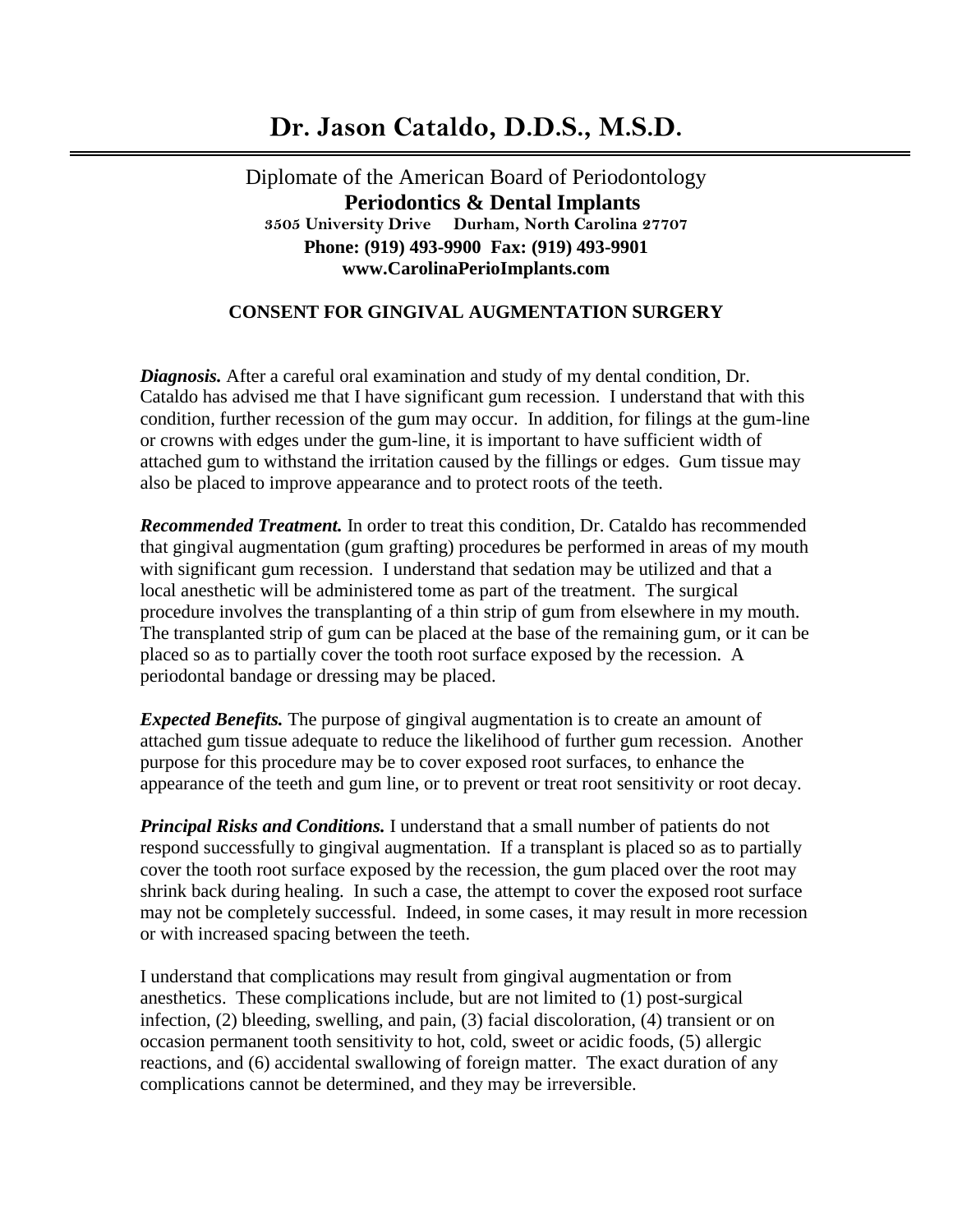There is no method that will accurately predict or evaluate how my gum and bone will heal. I understand that there may be a need for a second procedure if the initial surgery is not satisfactory. In addition, the success of gingival augmentation can be affected by (1) medical conditions, (2) dietary and nutritional problems, (3) smoking, (4) alcohol consumption, (5) clenching and grinding of teeth, (6) inadequate oral hygiene, and (7) medications that I may be taking. To my knowledge I have reported to Dr. Cataldo any prior drug reactions, allergies, disease, symptoms, habits, or conditions, which might in any way relate to this surgical procedure. I understand that my diligence in providing the personal daily care recommended by Dr. Cataldo and taking all prescribed medications are important to the ultimate success of the procedure.

*Medications.* I understand that some medications, such as bis-phosphonates, which are often taken for osteoporosis orally, and for prevention of metastatic cancer intravenously can increase the risk of development of Osteonecrosis – an untreatable bone disease. I have had the opportunity to discuss these risks with Dr. Cataldo and consent to treatment.

*Alternatives To Suggested Treatment.* Dr. Cataldo has explained alternative treatments for my gum recession. These include no treatment, continued monitoring for progressive recession, and modification of technique for brushing my teeth.

*Necessary Follow-up Care and Self-Care.* I understand that it is important for me to continue to see my regular dentist. Existing restorative dentistry can be an important factor in the success or failure of gingival augmentation.

I recognize that natural teeth and their artificial replacements should be maintained daily in a clean, hygienic manner. I will need to come for appointments following my surgery so that my healing may be monitored and so that Dr. Cataldo can evaluate and report on the outcome of surgery upon completion of healing. Smoking or alcohol intake may adversely affect gum healing and may limit the successful out come of my surgery. I know that it is important (1) to abide by the specific prescriptions and instructions given by Dr. Cataldo and (2) to see Dr. Cataldo and my dentist for periodic examination and preventive treatment. Maintenance also may include adjustment of prosthetic appliances.

*No Warranty or Guarantee.* I hereby acknowledge that no guarantee, warranty or assurance has been given to me that the proposed treatment will be successful. In most cases, the treatment should provide benefit in reducing the cause of my condition and should produce healing, which will help me keep my teeth. Due to individual patient differences, however, Dr. Cataldo cannot predict certainty of success. There is risk of failure, relapse, additional treatment, or even worsening of my present condition, including the possible loss of certain teeth, despite the best of care.

*Publications of Records.* I authorize photos, slides, x-rays or any other viewings of my care and treatment during or after its completion to be used for the advancement of dentistry and reimbursement purposes. My identity will not be revealed to the general public, however, without my permission.